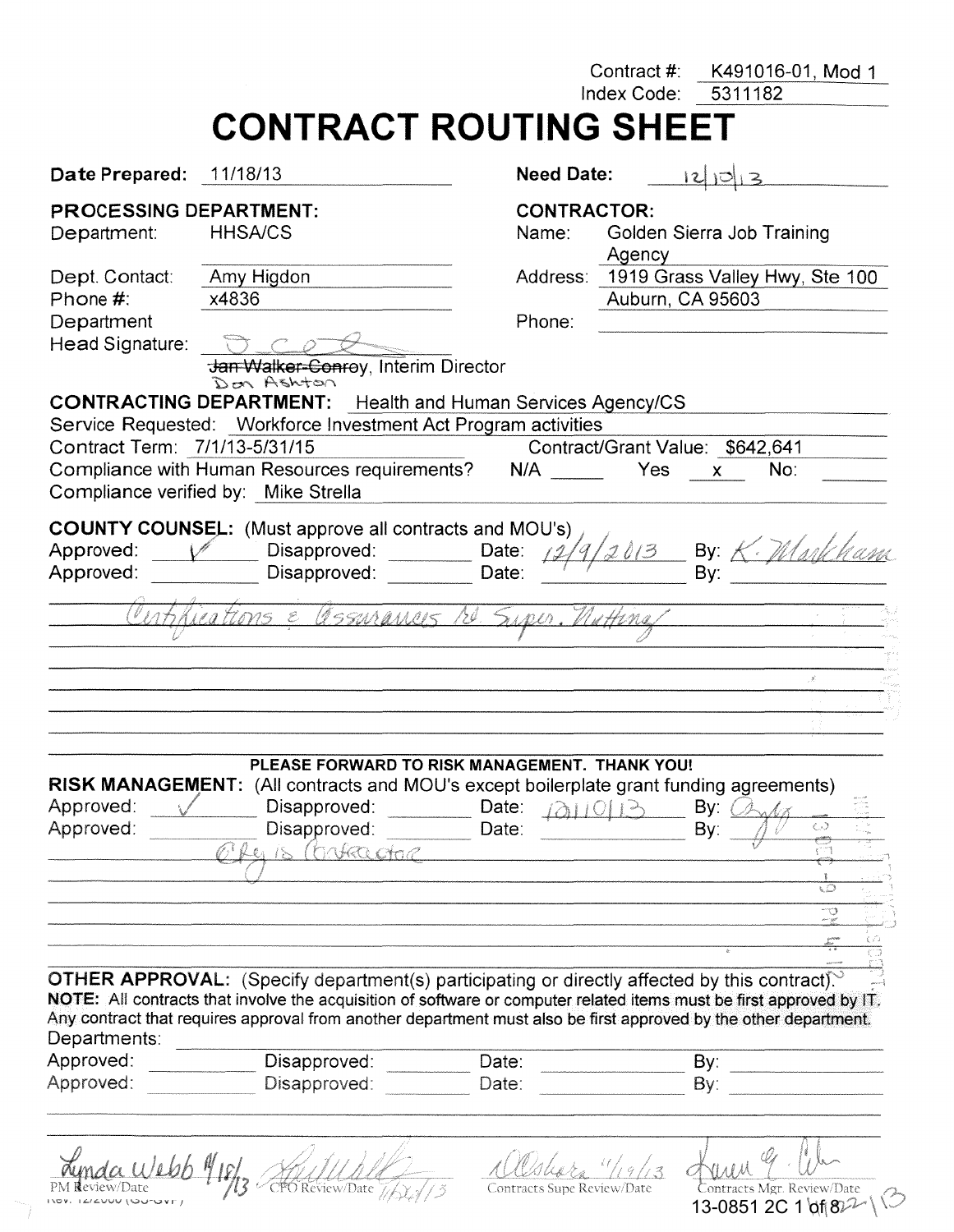### \VIA SERVICE PROVIDER CONTRACT MODIFICATION

#### GOLDEN SIERRA JOB TRAINING AGENCY

This Contract, No.  $K491016-01$ , Modification No. 1, dated this 1st day of November , 2013 , is by and between the Golden Sierra Job Training Agency, a Joint Powers Agency hereinafter referred to as GSJTA, and County of El Dorado Health and Human Services Agency hereinafter referred to as CONTRACTOR.

As provided for in the standard GSJTA WIA Service Provider Contractor Agreement section 5 (A) and (B) of the General Terms and Conditions in Exhibit A, this contract may be modified unilaterally or jointly depending on certain circumstances. GSJT A has determined this contract modification is:

 $\Box$  Unilateral<br>  $\boxtimes$  Jointly with Jointly with Contractor

This contract modification is for the purpose of:

 $\Box$  Term of the contract

As of the date of this modified contract the term of this contract is now:

Funding terms are as follows:

 $[\times]$  Scope of contract/request for proposal services:

- $\n$  Program deliverables:
- **De Work Plan Implementation Schedule:**
- $\boxtimes$  Ouantitative Outcomes:

Exhibit D modified in accordance with final local negotiated performance goals.

#### $\boxtimes$ Budget Summary Plan:

Increased funding by \$315,478 to include partial of round 2; revised contract amount \$642,641

- Item 6. Fund Levels modified to include revised figures and additional language
- Exhibit C modified budget and Item 3. Low Expenditure Rates  $\bullet$ (Requires submittal of updated Exhibit C)
- $\boxtimes$  Other:

All Reference to Debbie Stack has been changed to Lynda Webb Ref: Contract item 7. Contract Administrator; Exhibit  $A - 1$ . Notices; & 7. Certifications All Reference to El Dorado County have been changed to County of El Dorado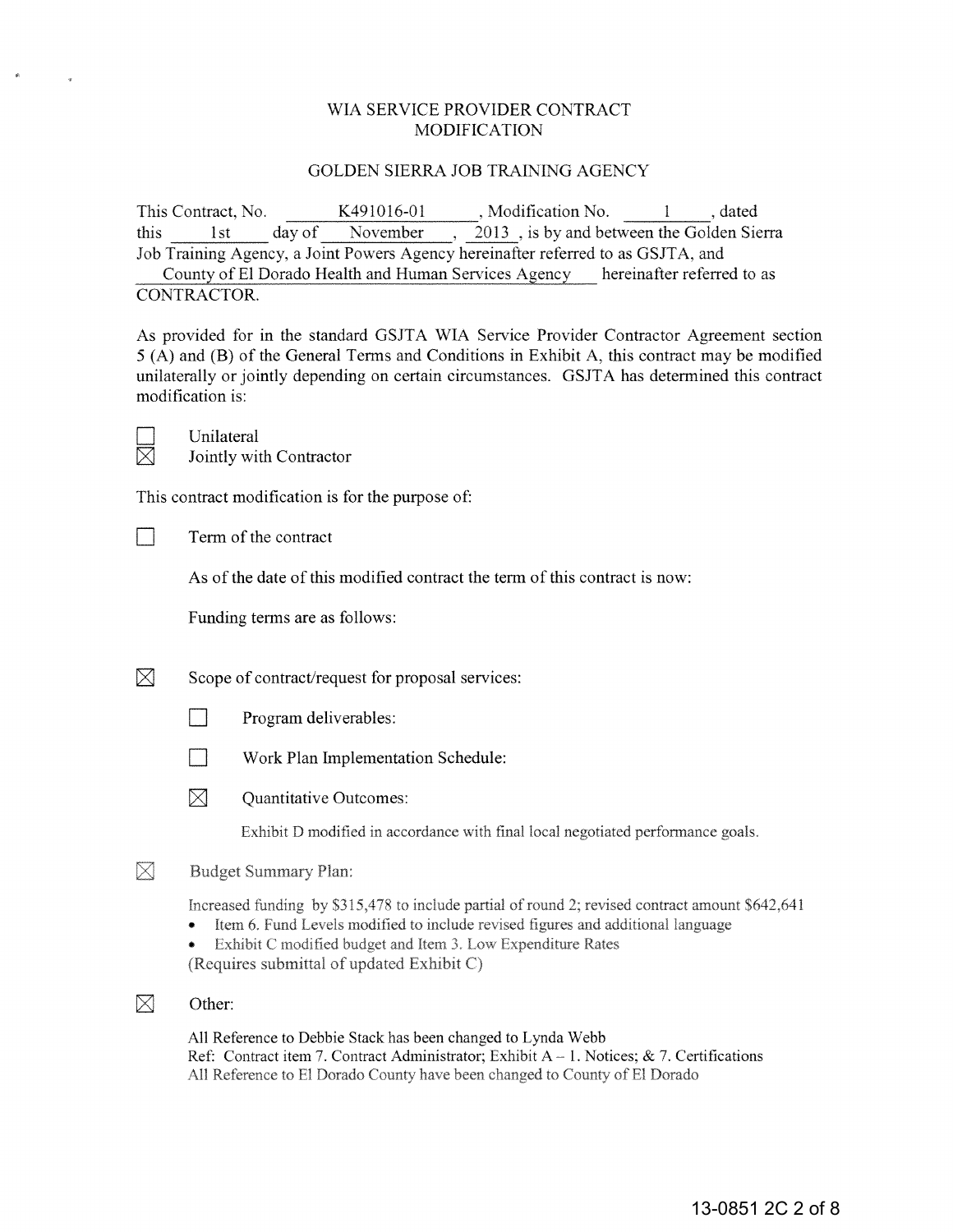Time is of the essence in the performance of this Contract. Therefore, the parties have executed this Contract, No.  $K491016-01$ , Modification No. 1

Dated:  $\frac{1}{2}$  | 9 GOLDEN SIERRA JOB TRAINING AGENCY (GSJTA) By (Signature of Authorized Officer) Jason Buckingham, Executive Director (Name and Title of Authorized Officer) 1919 Grass Valley Hwy, Suite 100 Address Auburn, CA 95603 City, State, Zip Code Dated: County of El Dorado Health and Human Services  $|3/16/17|$ Agency (Legal Name of CONTRACTOR) By (Signature of Authorized Officer) Terri Daly, Chief Administrative Officer (Name and Title of Authorized Officer)

> 330 Fair Lane Address

Placerville, CA 95667 City, State, Zip Code

T If Unilateral (GSJTA signature only)  $\boxtimes$  If Jointly (both signatures required)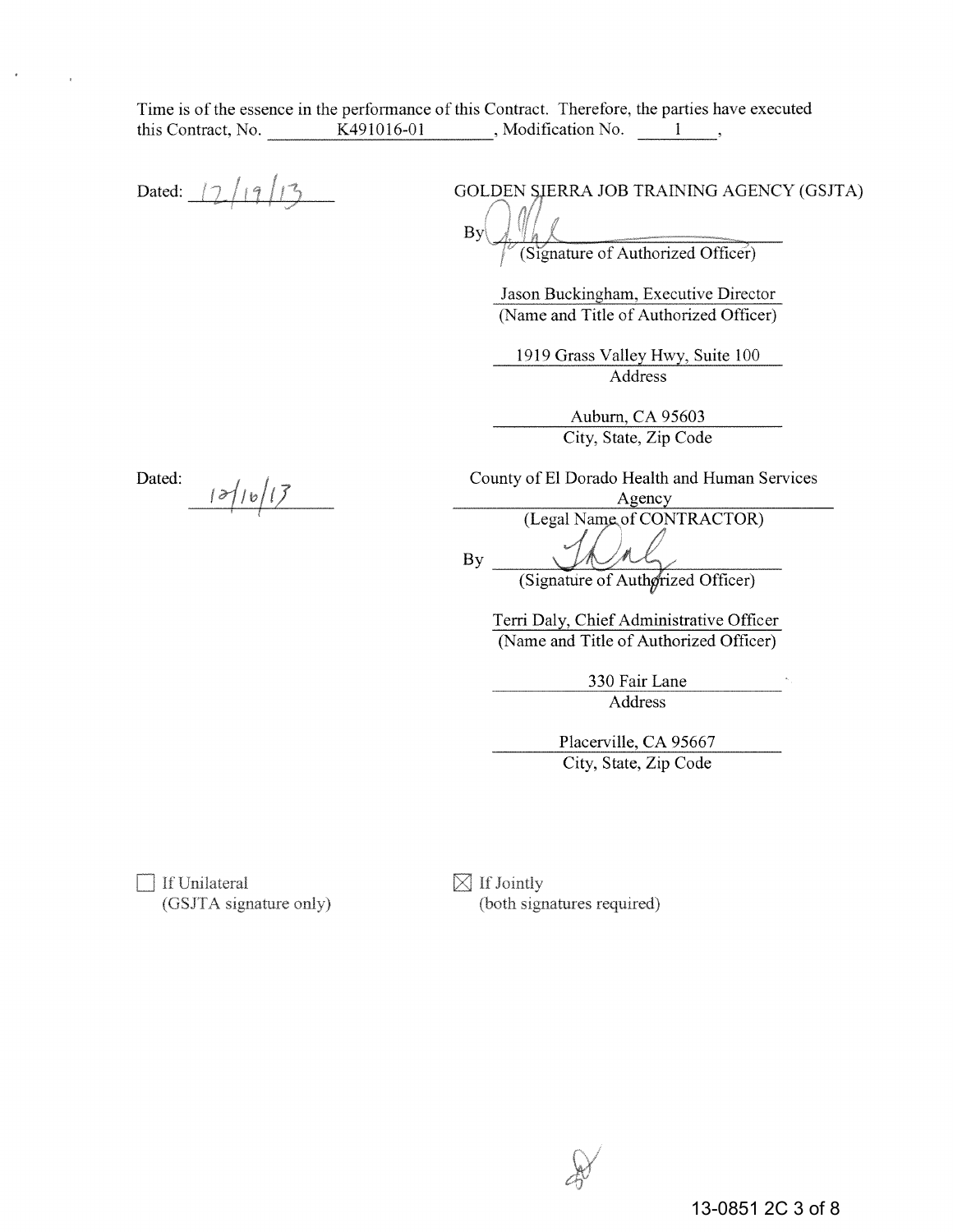# **CONTRACT**

### 6. FUND LEVELS

The funding for the CONTRACTOR shall be as follows, subject to final state allocations:

| <b>WIA Funding:</b>   | Round 1   | Round 2<br>(partial) | Total     |
|-----------------------|-----------|----------------------|-----------|
| Adult                 | \$7,931   | \$127,502            | \$135,433 |
| Dislocated Worker     | \$24.492  | \$135,235            | \$159,727 |
| Youth                 |           |                      |           |
| - In School*          | \$81,575  | \$744                | \$82,319  |
| - Out-of-School*      | \$181,573 | \$1,736              | \$183,309 |
| Rapid Response        | \$31,592  | \$50,261             | \$81,853  |
| <b>Total Contract</b> | \$327,163 | \$315,478            | \$642,641 |

Extracted from EDD Subgrnat #K490106 Mod. 2

Round 2 funding is available for expenditure from October 1, 2013.

Funding provided under this agreement must be expended in accordance with the requirements of DOL guidance and the provisions of appropriations acts and other law, including any guidance and procedure for the reservations and/or return of funds due to federal sequestration. Grant recipients may want to consider the possibility of future reductions in funding as spending plans are made in order to help mitigate the service disruptions that would be associated with rescissions, if they are necessary.

### 7. CONTRACT ADMINISTRATOR

The County officer or employee with responsibility for administering this contract is Lynda Webb, Program Manager, Health and Human Services Agency, or successor.

# **EXHIBIT A**

 $1.$ **NOTICES** 

> All notices to be given by the parties hereto shall be in writing and served by depositing same in the United States Post Office, postage prepaid and return receipt requested. Notices, reports and payments shall be sent to the following individuals and addresses.

**GSJTA** 

County of El Dorado County **Health and Human Services Agency** responsible for Community Action Agency Programs

Jason Buckingham Executive Director 1919 Grass Valley Hwy, Suite 100 Auburn, CA 95603 (530) 823-4635

Lynda Webb Program Manager 3057 Briw Road, Suite A Placerville, CA 95667  $(530)$  621-6288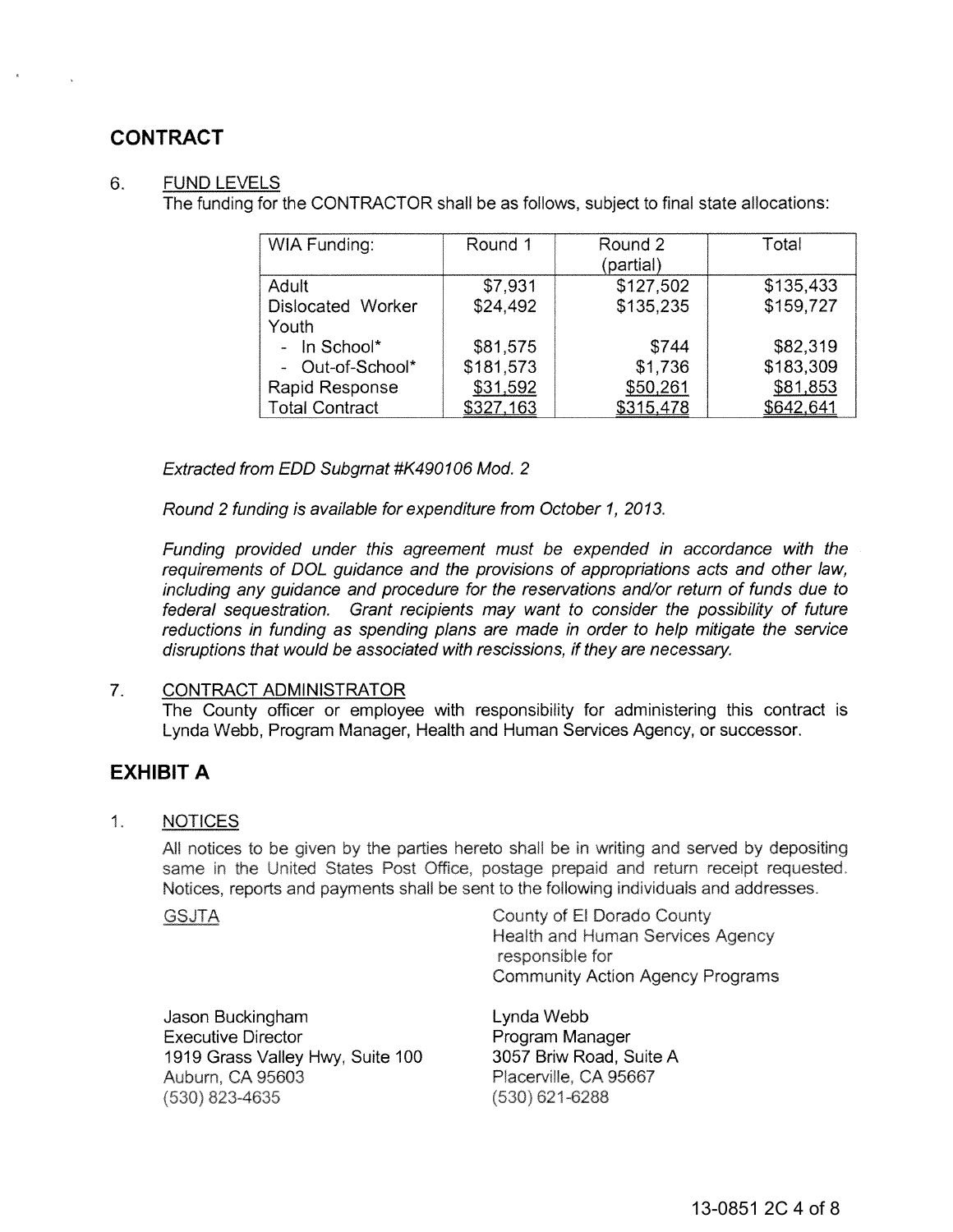## 7. CERTIFICATIONS

### I. Confidentiality

4) Designate a person responsible for information and data security and confidentiality, and immediately notify GSJT A, in writing, of any designee changes.

CONTRACTOR security and confidentiality designee is:

| Name          | Lynda Webb                            |
|---------------|---------------------------------------|
| Title         | Program Manager                       |
| Address       | 3047 Briw Road, Placerville, CA 95667 |
| Telephone No. | 530-621-6288                          |
| Fax No.       | 530-295-2581                          |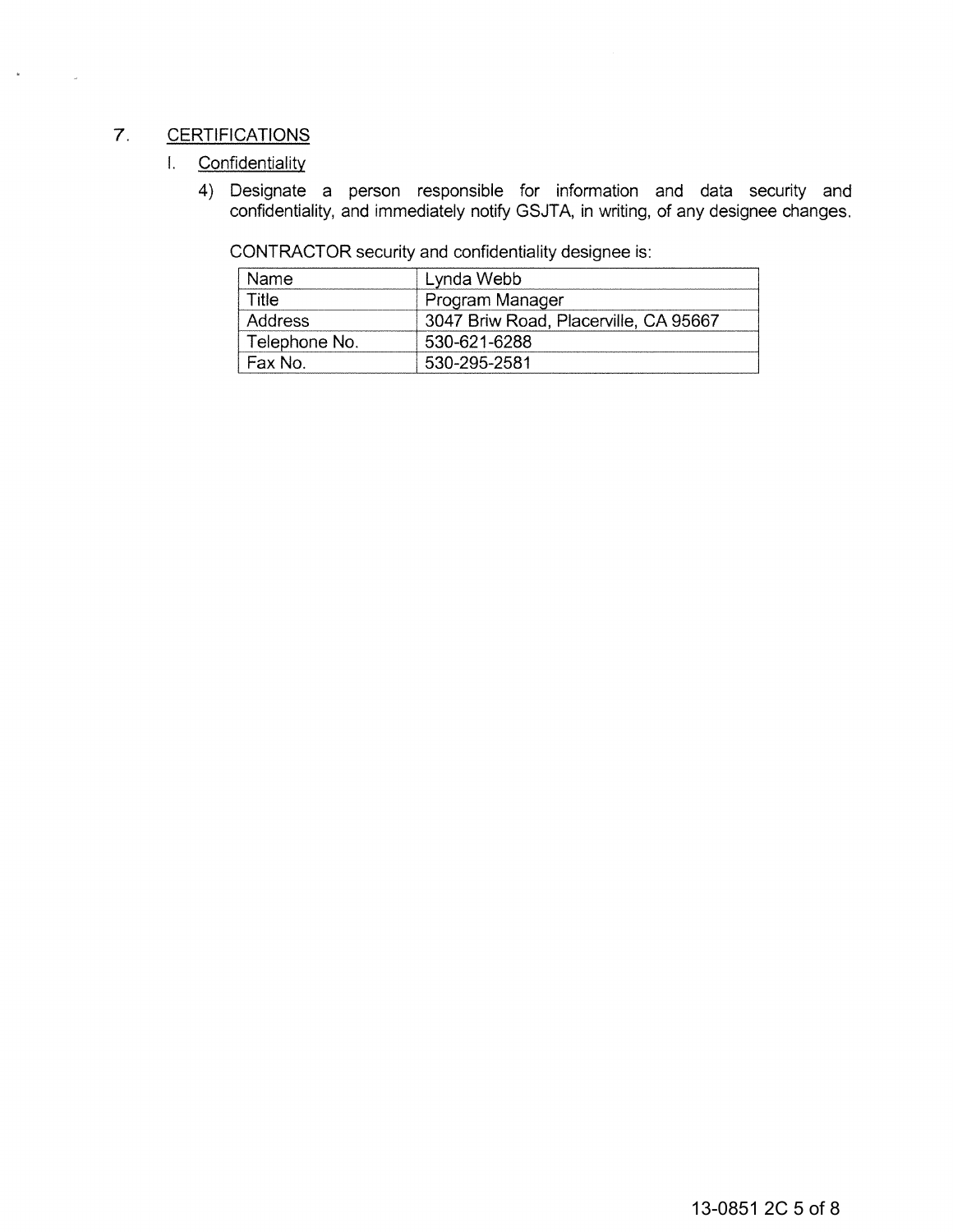#### EXHIBIT C

# CONTRACT NO.: K491016-01 Number of Exhibit Pages: 1 through 2

### **BUDGET**

| <b>Line Item</b>                                                                                                                                                                                                                                                                                                                                                                                                                                                                                                                       |                             |                          |                                                 | <b>Budget</b>                                   |                                  |
|----------------------------------------------------------------------------------------------------------------------------------------------------------------------------------------------------------------------------------------------------------------------------------------------------------------------------------------------------------------------------------------------------------------------------------------------------------------------------------------------------------------------------------------|-----------------------------|--------------------------|-------------------------------------------------|-------------------------------------------------|----------------------------------|
|                                                                                                                                                                                                                                                                                                                                                                                                                                                                                                                                        | Adult<br><b>CFDA 17.258</b> | <b>DW</b><br>CFDA 17.278 | Youth-ISY<br>CFDA 17.259                        | Youth-OSY<br>CFDA 17.259                        | Rapid<br>Response<br>CFDA 17.278 |
| <b>Staff Salaries &amp; Benefits</b>                                                                                                                                                                                                                                                                                                                                                                                                                                                                                                   | \$80,059                    | \$91,487                 | \$41,229                                        | \$91,808                                        | \$80,036                         |
| Staff Salaries-Program<br>$\bullet$<br><b>Staff Benefits-Program</b><br>٠<br>Staff Salaries-Indirect*<br>$\bullet$<br>Staff Benefits-Indirect*                                                                                                                                                                                                                                                                                                                                                                                         |                             |                          | \$32,160<br>match<br>required per<br><b>RFP</b> | \$71,582<br>match<br>required per<br><b>RFP</b> |                                  |
| Indirect-Program                                                                                                                                                                                                                                                                                                                                                                                                                                                                                                                       | \$15,249                    | \$9,110                  | \$16,391                                        | \$36,499                                        | \$1,817                          |
| Advertising (Brochures, etc)<br>$\bullet$<br>Communications-<br>$\bullet$<br>Telephone<br>Equipment - Computers<br>۰<br>Equipment - non computer<br>$\bullet$<br><b>Employee Training</b><br>$\bullet$<br>Fixed Assets (over \$5,000)<br>٠<br>Indirect Costs - A-87 costs*<br>٠<br>Maintenance<br>$\bullet$<br><b>Bldgs &amp; Improvements</b><br>Maintenance - Janitorial<br>$\bullet$<br>Membership/Publications<br>$\bullet$<br><b>Office Supplies</b><br>$\bullet$<br>Rents/Leases<br>۰<br>Travel/Mileage<br>۰<br><b>Utilities</b> |                             |                          |                                                 |                                                 |                                  |
| Direct-Program / Other                                                                                                                                                                                                                                                                                                                                                                                                                                                                                                                 | \$0                         | \$0                      | \$24,699                                        | \$55,002                                        | \$0                              |
| <b>Client Supportive Services</b><br>۰<br><b>Subcontracted Services</b><br>۰<br><b>WEX Wages</b><br>۰<br><b>WEX Benefits</b>                                                                                                                                                                                                                                                                                                                                                                                                           |                             |                          | 安安                                              | 安安                                              |                                  |
| Direct-Program / Training                                                                                                                                                                                                                                                                                                                                                                                                                                                                                                              | \$40,125                    | \$59,130                 |                                                 |                                                 |                                  |
| <b>Direct Training Contracts</b>                                                                                                                                                                                                                                                                                                                                                                                                                                                                                                       |                             |                          |                                                 |                                                 |                                  |
| <b>TOTALS</b>                                                                                                                                                                                                                                                                                                                                                                                                                                                                                                                          | \$135,433                   | \$159,727                | \$82,319                                        | \$183,309                                       | \$81,853                         |

Funding: K491016; CFDA: 17.258, 17.259 & 17.278

\* Youth funding - combined line items can not exceed 5% per RFP

\*\* Direct Program Other and Direct Program Training are combined for Youth programs.

K491016-01 13/14 ELD Alloc

Mod. 1

13-0851 2C 6 of 8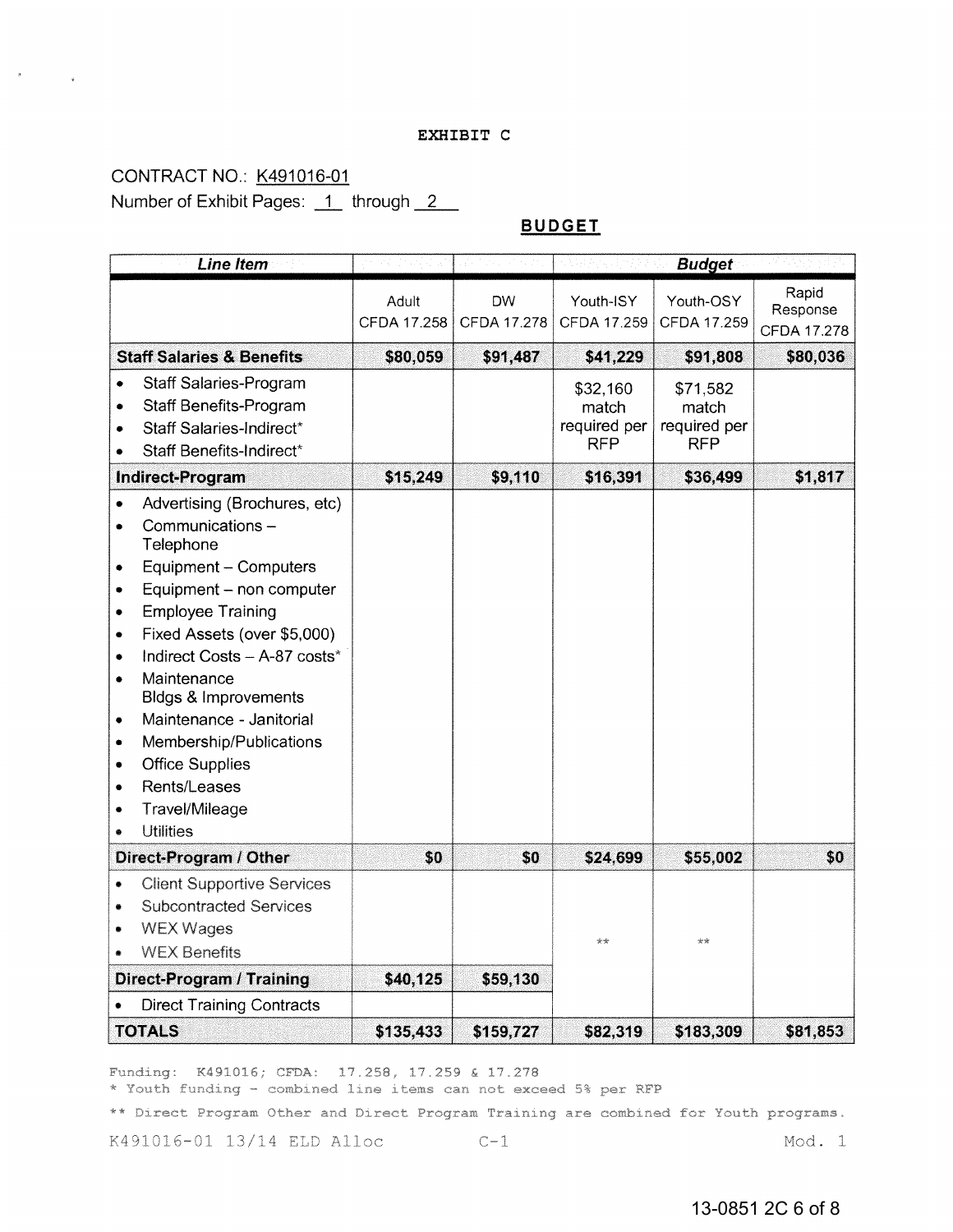### 1. PROGRAM COST LIMITS

The Total WIA Budget limits on program costs may not be exceeded. Line item changes within each funding source may be made upon approval from GSJTA if within established ratios of indirect to direct costs as mutually agreed upon by the parties.

WIA Training expenditures must comply with EDD WSD11-9 "WIA Training and Expenditure requirement". The purpose of this directive is to provide guidance for implementing Workforce Investment Act (WIA) training expenditure requirements imposed by Senate Bill (SB) 734.

#### 2. PROFIT

Profit is only available for commercial, for-profit organizations. The amount of profit is negotiated and tied to performance.

#### 3. LOW EXPENDITURE RATES

Cumulative total expenditures will be evaluated on a quarterly basis.

If cumulative total expenditures at the end of a quarter falls below the following rates, CONTRACTOR agrees that one-stop operator reimbursements will be prorated at the total expenditure rate until the next quarter's required expenditure level has been obtained. At that time, withheld one-stop operator funds will be reimbursed.

| <b>Quarter Ending</b> | <b>Required Expenditure Level</b>   |                           |  |
|-----------------------|-------------------------------------|---------------------------|--|
|                       | Adult &<br><b>Dislocated Worker</b> | Youth &<br>Rapid Response |  |
| September 30, 2013    | 5%                                  | 5%                        |  |
| December 31, 2013     | 20%                                 | 40%                       |  |
| March 31, 2014        | 40%                                 | 75%                       |  |
| May 31, 2014          | 60%                                 | 100%                      |  |
| September 30, 2014    | 80%                                 |                           |  |
| December 31, 2014     | 90%                                 |                           |  |
| March 31, 2015        | 95%                                 |                           |  |
| May 31, 2015          | 100%                                |                           |  |

CONTRACTOR agrees to provide a detailed corrective action plan prior to full reimbursement of one-stop operator funds if cumulative total expenditures fall below required expenditure level at the completion of the first quarter.

Additionally, CONTRACTOR agrees that if cumulative total expenditures are less than 100% of the total funds available at the completion of the last quarter (June 30, 2014; or June 30, 2015 based on funding source), remaining unspent funds will be subject to recapture and redistribution to other providers.